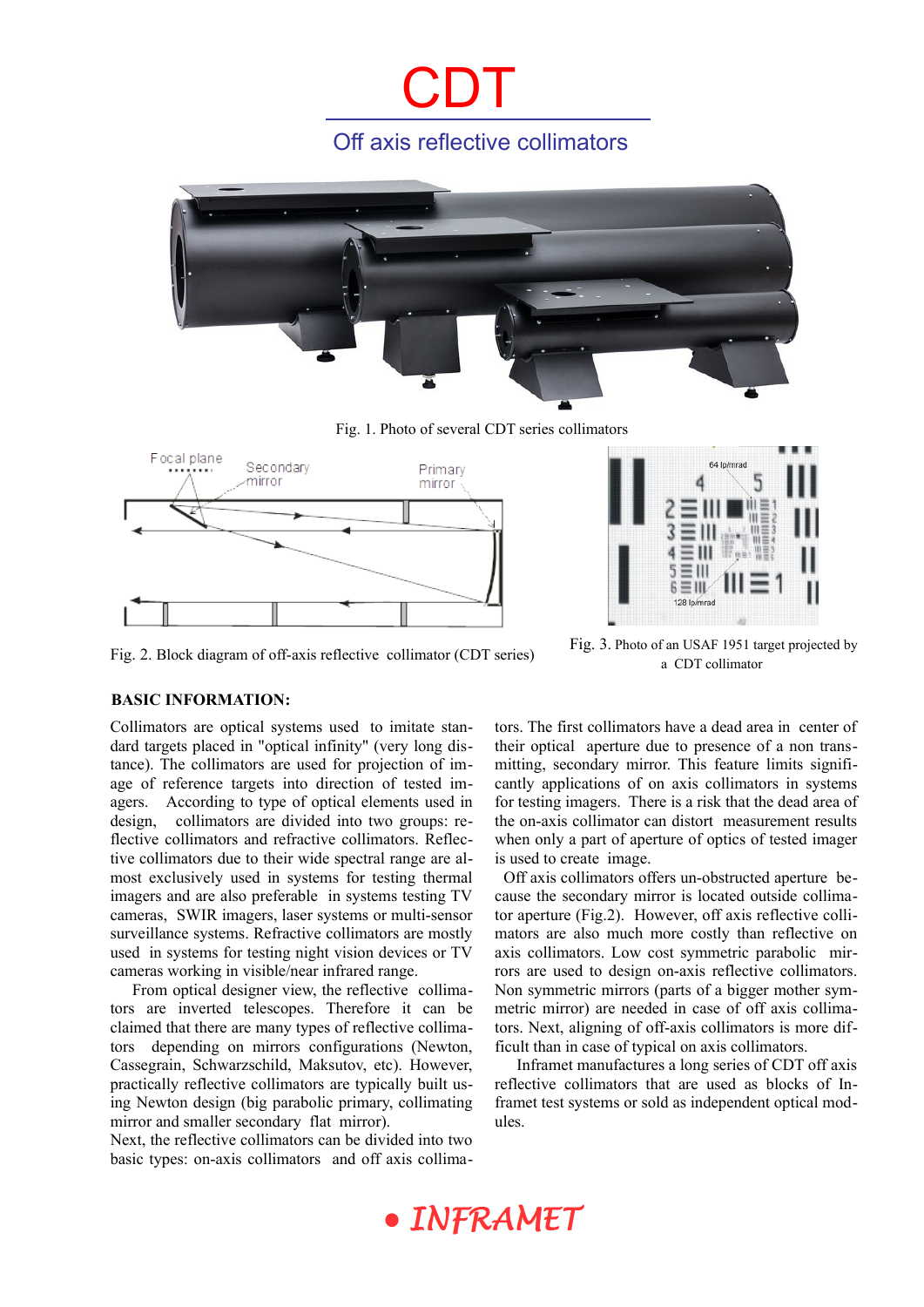### Off axis reflective collimators

#### **1. HOW OFF AXIS COLLIMATORS ARE BUILT:**

Off axis collimators are built using two mirror configuration: primary off axis collimating mirror and secondary flat mirror. These collimators offer un-obstructed aperture of the primary collimating mirror because the secondary mirror is located outside collimator output aperture (Fig.2). The primary mirror is manufactured as a noncentral part of a bigger parabolic mirror (mother mirror). The secondary mirror is manufactured as a flat mirror in form of an ellipse.

#### **2. MARKET SITUATION:**

In spite of this simple optical structure manufacturing high quality off axis reflective collimators is a technical challenge, particularly in case of collimators of big optical apertures. Manufacturing off axis parabolic mirrors with high accuracy (deviations from theoretical parabolic surface must be fractions of wavelength of light) is a technological challenge. Aligning of off axis collimators is difficult, too. Therefore, there are very few companies all over the world that mustered technology of manufacturing off axis reflective collimators. Next, there are several myths on these optical systems that create confusion among their users. Therefore this data sheet presents detail information that enables evaluation and optimal choice of off axis reflective collimators needed for a wide range of applications.

#### **3. MIRRORS MATERIAL**

Mirrors for off axis collimators are manufactured from two main types of materials: glass and metal.

Metal off axis parabolic mirrors are available on mass market at relatively low cost but are poorly suited for use in image projectors, particularly in visible/near infrared range. Manufacturing accuracy of best metal mirrors is several times lower than accuracy of average glass mirrors. Therefore metal mirrors will not be discussed here.

There are four main types of glass that are most often used in mirrors fabrication: optical crown glass, low-ex pansion borosilicate glass (LEBG), synthetic fused silica and Zerodur.

The material for mirror fabrication should be chosen on the basis of four parameters: coefficient of thermal expansion, cosmetic surface accuracy, surface accuracy, and material cost.

Optical crown glass (often BK7 type) is an old matured material for mirrors. Crown glass has a relatively high coefficient of thermal expansion and is employed when thermal stability is not a critical factor.

Low-expansion borosilicate glass (LEBG) known by the Corning brand name - Pyrex - is well suited for high quality front-surface mirrors designed for low optical deformation under thermal shock. Pyrex coefficient of thermal expansion is lower than in case of optical crown glass but quality defects are more common. .

Synthetic fused silica has a very low coefficient of thermal expansion. Fused silica mirrors can be polished to extreme accuracies, thereby minimizing wavefront distortion and scattering.

Zerodur is a unique glass-ceramic material whose thermal expansion is almost zero. This stability is essential in diffraction limited systems where the optical figure must not vary under thermal changes.

Inframet typically use mirrors manufactured from borosilicate glass. Mirrors from synthetic fused silica or from Zerodur are used only for collimators to be used at extreme temperature conditions.

#### **4. MIRRORS MANUFACTURING ACCURACY**

Mirror manufacturing accuracy is a crucial parameter that determines quality of images projected by reflective collimators. Applications of off axis collimators differ significantly and the same can be said about requirements on quality of these collimators. Requirements on mirrors to be used in collimator for testing short/medium range thermal imagers (wide/medium FOV) are several times lower than in case of collimators used in testing long range thermal imagers (narrow FOV). Requirements on collimators used for testing long range TV cameras in space applications are even higher. Therefore Inframet use three basic classes of off axis mirrors:

- SR (standard resolution) manufacturing accuracy P-V not worse than about  $\lambda/2$  at  $\lambda = 630$  nm,
- HR (high resolution) manufacturing accuracy P-V not worse than about  $\lambda/6$  at  $\lambda = 630$  nm,
- UR (ultra high resolution) manufacturing accuracy P-V not worse than  $\lambda/10$  at  $\lambda = 630$  nm,
- SQ (space quality) manufacturing accuracy P-V not worse than  $\lambda$ 14 at  $\lambda$  = 630 nm.

SR mirrors are cheapest used on collimator of low/medium requirements. SQ class mirrors are most expensive mirrors that are only rarely used in collimators to be used for testing space imagers of ultra narrow FOV.

Mirrors of higher manufacturing accuracy can potentially generate high quality images only if used in properly aligned collimators. Therefore SR/HR/UR/SQ symbols determine not only mirror manufacturing accuracy but also class of aligning of the collimator.

Details rules how to choose between SR, HR, UR or SQ collimators are presented later.

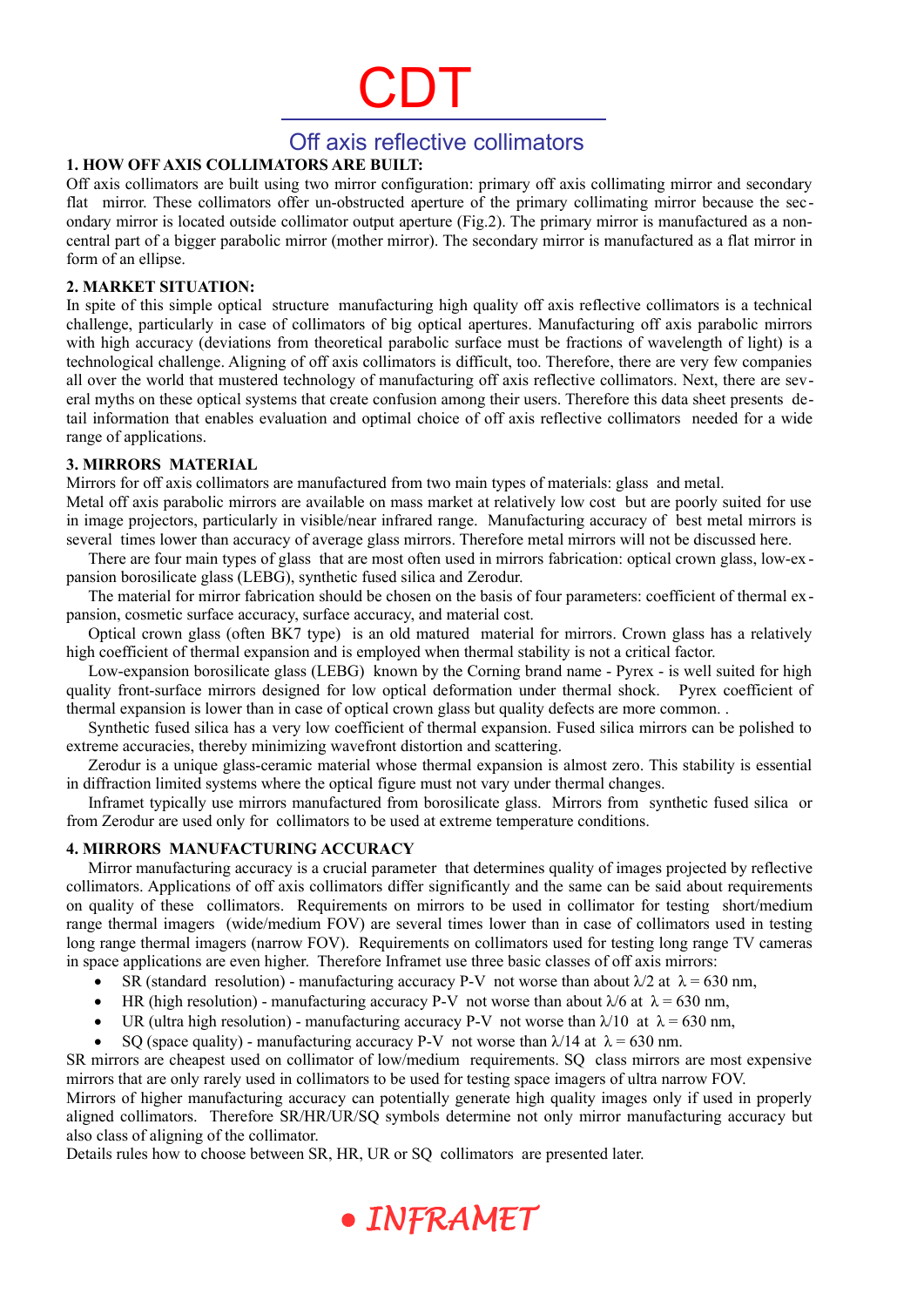### Off axis reflective collimators

#### **5. COATINGS**

Spectral range of the reflective collimators is determined by coatings of the mirrors. Metallic coatings are typically used as reflective coatings in IR mirrors. There are three types of most often used metallic coatings: aluminum, silver and gold. All three types of coatings offer similar high reflectivity over about 95% in the spectral range of interest: 1-15 µm but differ in performance in visible&near infrared range 0.4-1 µm. Next, all mentioned above coatings need some kind of dielectric overcoat that arrests the oxidation process or to improve its mechanical properties.

Gold offers consistently very high reflectance (about 99%) from about 0.8  $\mu$ m to about 50  $\mu$ m. Silver offers slightly lower reflectance (about  $97\%$ ) but broader spectrum from 0.3  $\mu$ m to over 20  $\mu$ m. Aluminum coatings are characterized by lower average reflectivity (about  $96\%$ ) at wavelength over 2 um and a certain reflectivity drop in visible and more in near infrared. From the other point of view the aluminum coatings are characterized by the very good durability and the lowest costs. Additionally, reflectance of aluminum coatings increases with a wave length. Practically, there is only a slight difference in  $3-15$  µm spectral region between aluminum mirrors or gold mirrors in case of collimating mirrors, where a mirror surface is nearly perpendicular to the incoming beam. This difference increases in case of secondary flat mirror working at about 45 deg angle.

Inframet uses typically protected aluminum as coating for both mirrors. If uniform reflectance in both visible and near infrared is then protected silver coating is used for the secondary flat mirror or both mirrors. If ultra high reflectance in far infrared is needed then the secondary mirror (both mirrors) are coated using protected gold. Transmittance values of collimators having mirrors with different combinations of coatings are shown in table below.

Table 1. Transmittance of reflective collimators built using mirrors coated using different materials

|    | Coating                                                                       | Transmittance |            |             |             |      |
|----|-------------------------------------------------------------------------------|---------------|------------|-------------|-------------|------|
| No |                                                                               | VIS           | <b>NIR</b> | <b>SWIR</b> | <b>MWIR</b> | LWIR |
|    | Both mirrors - protected aluminum                                             | 0.77          | 0.77       | 0.86        | 0.92        | 0.93 |
|    | Primary mirror - Protected aluminum; Sec-<br>ondary mirror – protected silver | 0.84          | 0.84       | 0.9         | 0.93        | 0.93 |
|    | Both mirrors - protected silver                                               | 0.93          | 0.93       | 0.93        | 0.93        | 0.93 |
|    | Primary mirror - Protected aluminum; Sec-<br>ondary mirror - protected gold   | 0.53          | 0.86       | 0.92        | 0.95        | 0.95 |
|    | Both mirrors - protected gold                                                 | 0.36          | 0.96       | 0.96        | 0.96        | 0.96 |

Attention: Collimator transmittance vary with wavelength. Values in this table are only estimation.

As we see in Table 1 transmittance of reflective collimators can be increased by using silver coating or gold coatings. However, it should be remembered that silver coating is more vulnerable to humid climate or industrial pollution than typical aluminum coating. Next, gold offers excellent durability but at cost of drastically lower transmittance at visible spectral band.

Further on, transmittance can be even more increased if coating is not protected (no dielectric overcoat). However aluminum coatings and silver coatings quickly deteriorate without dielectric overcoat. Gold coating is very durable even without dielectric overcoat but is also very soft and vulnerable to dust. Therefore mirrors in Inframet collimators have always metallic coating with protected dielectric overcoat.

#### **6. COLLIMATOR CONFIGURATION**

Inframet typically manufactures off axis reflective collimators for work in so called vertical configuration.

Collimator focal plane is over collimator mirrors in vertical configuration (Fig.1). If the collimator is used in systems for testing thermal imagers then the rotary wheel is put on the collimator (in collimator focal plane). Next, the blackbody is located over the rotary wheel with targets.

This type of collimators enables design of compact test systems (only small narrow table is needed). There is also a more important advantage of collimators in vertical configuration. System for testing thermal imagers built using vertical configuration collimators offer better blackbody temperature uniformity than systems built from the same modules but in horizontal configuration.

This difference in performance is caused by smaller air fluctuation in vertical configuration test systems (more details *in K. Chrzanowski, Li Xian-min, Configuration of systems for testing thermal imagers, Optica Applicata, Vol. 40, 4, 2010*).

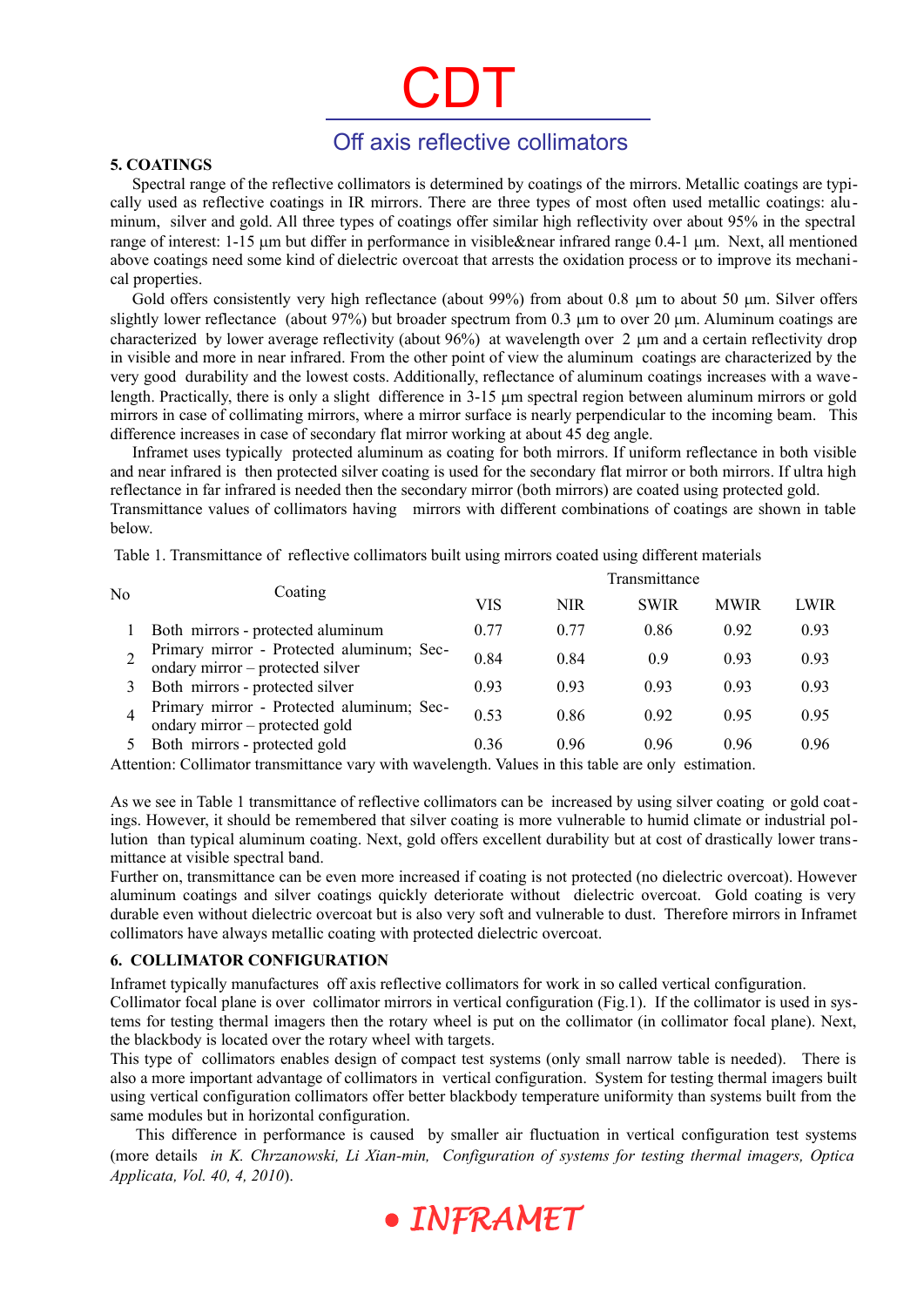

Fig. 4. The blackbody, the rotary wheel and the targets of the test system a)horizontal configuration, b)vertical configuration

Vertical configuration collimators are recommended due to compactness of test systems built using such collimators for any applications. However, it should be noted that Inframet can also deliver collimators in horizontal configuration having focus at the same height as optical axis. This configuration is enables design of more flexible test systems where all block are located on an optical table.

Changing collimator configuration is technically a simple rotation by 90º of the main cylindrical block. However, Inframet should be informed what configuration is preferred when order is sent.

#### **7. COLLIMATOR PARAMETERS**

There are five important parameters of off axis collimators: aperture, image quality criterion, focal length, FOV (field of view), transmittance.

**Aperture** is the diameter of the maximal ray beam that can be generated by the collimator when a point source is used. In detail aperture is a diameter of the collimating mirror of the collimator. Theoretically collimator aperture determines maximal aperture of tested imager. Practically, it is recommended that collimator should be at least 10% bigger than aperture of optics of tested imager to allow easy aligning the system imager-collimator.

There are different ways are used to characterize **image quality** of collimators and there is a confusion in this area.

**Mirrors manufacturing accuracy** or collimator wavefront accuracy are indicators of possible collimator quality. However these parameters do not give warranty about quality of collimator at user hands. The first parameter does not take into account possible aligning errors. The second one (rarely used) give information only about collimator ability to project image of a point located on the optical axis.

**Resolution** that is one of possible measures to characterize quality of image projected by this collimator. Resolution is defined as spatial frequency of minimal 3-bar target that can be resolved when image of such a target is projected using tested collimator. The test is done at visible band using astronomical telescope of ultra high quality. Suitability of the collimator for testing an imager can be determined by comparison of collimator resolution and resolution of the imager to be tested (Nyquist frequency). It is typically required that collimator resolu tion should be at least 5 times better than resolution of tested imager.

Details can be found at found at:

- *1. Chrzanowski K., Testing thermal imagers Practical guide, Military University of Technology, Warsaw, 2010 (Chapter 5).*
- *2. Chrzanowski K, Evaluation of infrared collimators for testing thermal imaging systems, Optoelectronics Review, Vol. 15, No 2, 82-87, 2007.*

**Focal length** determines size of collimator. Shorter focal length means smaller more compact collimator. However, there are also some disadvantages of collimator of short focal length.

F-number is a ratio of collimator focal length to collimator aperture. F-number of off axis collimators offered on market vary from about 5 to about 12. Short focal length means low F number.

 Low F-number collimators are characterized by small size that enables to decrease dimensions of the complete test system. However, thermal stability of low F-number collimators is lower than in case of high F-number collimators. Next, the most important disadvantage of low F-number collimators are significant geometrical aberrations that occur for off-axis targets. This means that low F number collimators project a perfect image of a spot located in the center of collimator field of view but image of any target located outside the center becomes

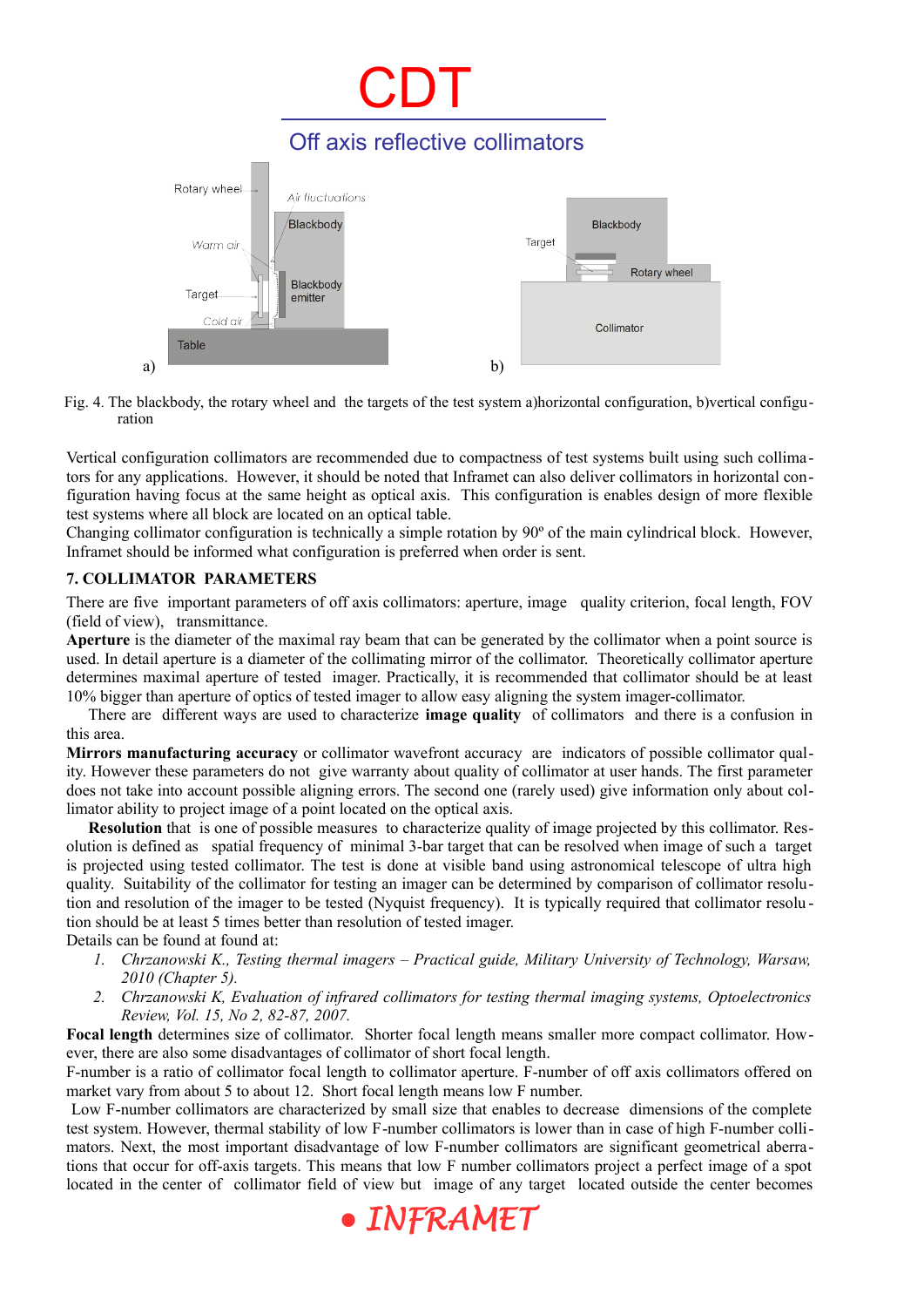### Off axis reflective collimators

blurred. Details can be found at found at: *Chrzanowski K., Testing thermal imagers – Practical guide, Military University of Technology, Warsaw, 2010 p.89.* Due to this reason Inframet prefers collimators of higher F-numbers (F=10 for SR line and F= about 8 for HR line).

At the same time focal length determines range of spatial frequencies of resolution targets in angular spatial frequencies (line pair/mrad) projected by the collimator. The same resolution targets (typically 4-bar targets or 3-bar USAF 1951 targets) in linear units (millimeters) projected by different collimators represent different spatial fre quencies in angular spatial frequencies (line pair/mrad). Therefore, required dimensions of targets depends on focal length of the collimator. Formulas to calculate angular spatial frequencies/dimensions of images of targets projected by different collimators are shown website section on infrared targets. [http://www.inframet.pl/infrared\\_targets.htm](http://www.inframet.pl/infrared_targets.htm)

**Field of view (FOV)** is angular size of maximal size of circular target that can be projected by the collimator. In simplification FOV can be calculated as a ratio of diameter of the secondary, flat mirror to focal length of the primary collimating mirror. Practically, collimator FOV give information how big can be targets located at its focal length.

In case of reflective off-axis collimators this angle is usually not bigger than about 2.5º. Field of view of thermal imagers is usually many times bigger than field of view of the collimator. However, collimator enclosure is also a source of thermal radiation and the thermal imager sees not only target plate and blackbody through holes in the target plate but also interior of the collimator. Because difference between temperature of the target plate and temperature of collimator case is usually very small then the imager see blackbody through target plate (pattern) on quasi uniform background. The conclusion is that these narrow FOV collimators can be used for testing imagers of much bigger FOV. The situations when imager FOV>> collimator FOV is typical. The only limitation is that big collimators of long focal length should not be used for testing short range commercial imagers because such imagers they generate poor quality image even of the biggest targets.

Situation is different in case of testing TV cameras, night vision devices or SWIR imagers. In the latter case the collimator generates small bright area on bigger dark background. When imager FOV>> collimator FOV then automatic gain control mechanism can work wrongly. Therefore manual control of AGC is typically required during testing TV cameras, night vision devices or SWIR imagers using systems based on reflective collimators.

**Transmittance** is ratio optical power emitted by target located at collimator focal plane and received by tested imager to optical power emitted by imager that sees directly a target of the same emittance and the same angular size. Collimator transmittance is calculated as a ration of reflectance of the primary collimating mirror and re flectance of the secondary flat mirror. Collimator transmittance (also collimator spectral band) depends on coating of the mirrors.

It is preferable to have mirrors of high transmittance of the collimator in full spectral range of interest. However, actually reduced transmittance of the collimator is acceptable as long the transmittance is known. In the latter case influence of limited transmittance of the collimator on measurement results obtained using such a collimator can be corrected. Values of transmittance of Inframet collimators are shown in Table 1.

#### **8. HOW TO CHOOSE**

Algorithm to choose optimal off axis reflective collimator is rather simple.

1. Determine aperture of required collimator as a diameter about 10% bigger than optics of biggest imager that can be tested. If multi-sensor is to be tested then ideal situation is when collimator aperture overlap optics of all sensors. However, it is acceptable when collimator aperture partially overlap optics of all sensors. The latter case enables to carry out accurate boresight of all sensors. Next, system can change is position relative to collimators during testing sensors.

Be careful not to choose too big aperture. Bigger aperture means more expensive collimator. At the same time bigger aperture means longer focal length that can cause problems when testing imagers of wide FOV (short focal length).

- 2. Check if focal length of collimator of suitable aperture is acceptable. Look if targets of needed spatial frequency (or angular size) are offered for this collimator: [http://www.inframet.pl/infrared\\_targets.htm](http://www.inframet.pl/infrared_targets.htm) It should be noted that Inframet typically offers collimators of focal length listed in Table 2. However, In framet can manufacture custom designed collimators of any focal length.
- 3. Determine requirements on quality of images projected by the collimator or in other words requirements on collimator resolution. Check what is maximal resolution (Nyquestt frequency) of imager to be tested. Collimator resolution should be at least 5 times higher (10 times for perfect situation).

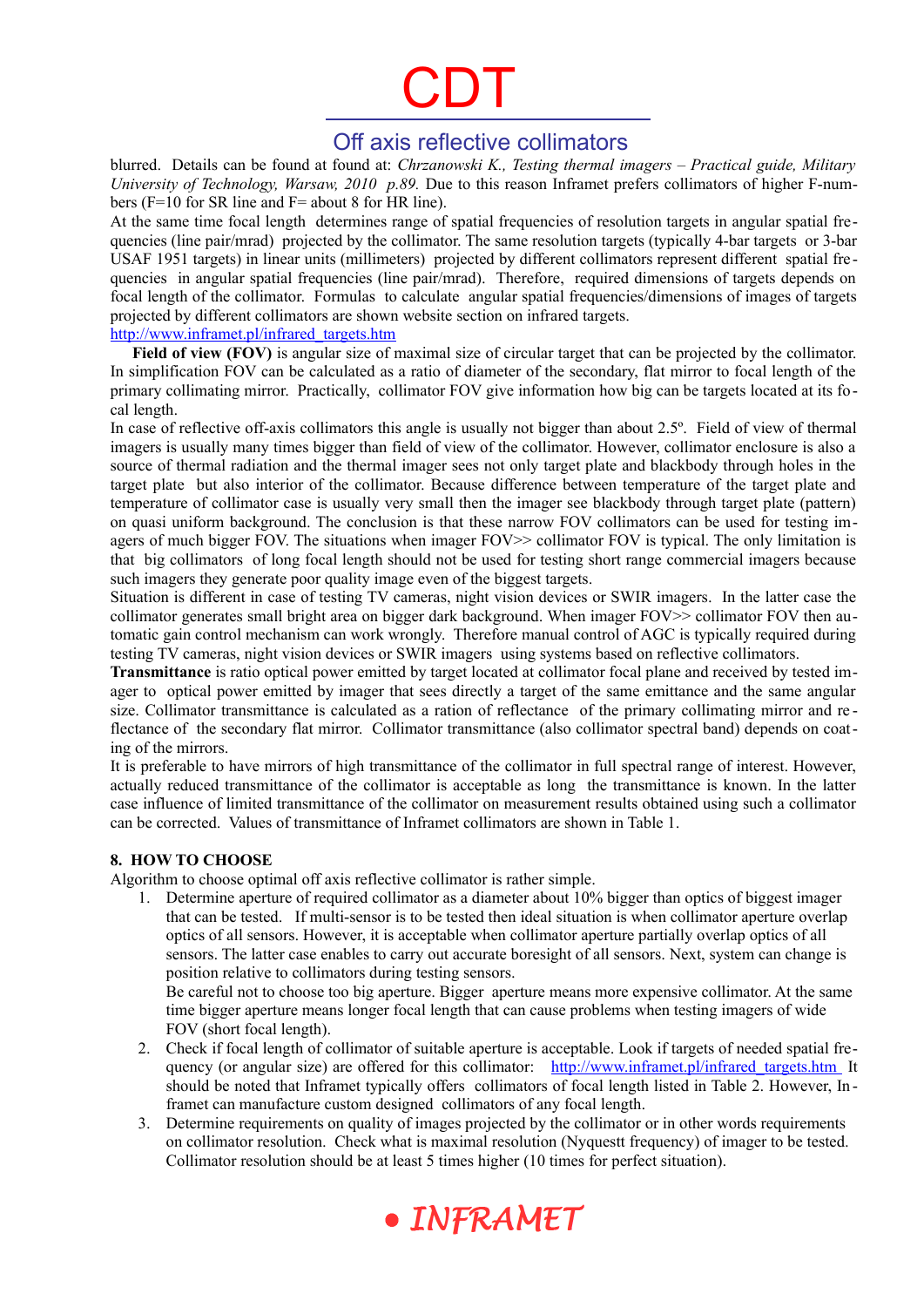## Off axis reflective collimators

- SR collimators are recommended in non imaging applications or imaging applications when they project images of resolution targets of spatial frequency not higher than about 5 lp/mrad (ideal case) or not higher than 8-10 lp/mrad (optionally acceptable case).
- HR collimators are recommended in applications when they project images of resolution targets of spatial frequency not higher than about 25 lp/mrad (ideal case) or not higher than 30 lp/mrad ( acceptable case).
- UR collimators are recommended in applications when they project images of resolution targets of spatial frequency not higher than about 60 lp/mrad (ideal case) or not higher than 100 lp/mrad ( acceptable case).
- If requirements are higher then special, optional SQ class collimators are recommended. Please keep in mind that SR collimators are about 25% cheaper than HR collimators. Next, UR collimators are more expensive by about 30% comparing to HR collimators.
- 4. Determine requirements on coating on collimator mirrors. Recommended rules are: *Testing thermal imagers*: A)typical acceptable situation: protected aluminum on both two mirrors; B)optional perfect situation: protected aluminum on collimating mirror and protected gold on the flat secondary mirror. Case B eliminates slight drops of reflectance of protected aluminum at wavelength about 10 μm more noticeable in mirrors working at 45º angle.

*Testing SWIR imagers*: The same rules as for thermal imagers.

*Testing TV* cameras (visible/near infrared cameras): A)typical situation: protected aluminum on both two mirrors (acceptable but there is some non uniform transmittance in range from 400nm to 1000nm – negligible in most application); B)optional perfect situation: protected silver on both mirrors; or at least on the secondary mirror (high uniform transmittance in range from 400nm to 1000nm);

*Testing multi-sensor systems*: A)typical situation: protected aluminum on both two mirrors; B)optional situation: protected aluminum on collimating mirror and protected gold on the flat secondary mirror (higher resistibility to strong laser pulses but low transmittance below 600nm), B)optional situation: protected silver on both mirrors or at least on secondary flat mirror (uniform transmittance in wide range from at least 400nm to at least 15000 nm but coating is more vulnerable to humid industrial environment conditions).

Please keep in mind that optional coatings means additional small payment. In 98% customers prefer protected aluminum due lower cost and high durability.

- 5. Determine material for mirrors used in collimators. Low-expansion borosilicate glass used to manufacture mirrors used in typical Inframet collimators is a perfect material unless the collimator is to be subjected to quick temperature changes and very low temperatures (space applications or tests at temperature chambers). For the latter case Inframet can offer mirrors manufactured from Zerodur but such collimators are significantly more expensive.
- 6. Determine collimator configuration. Inframet can deliver collimators optimized to work in both vertical configuration or in horizontal configuration. However, Inframet must be informed about preferences. Both configurations are discussed in Section 6.
- 7. Determine back focal length of the collimator. Back focal length is a distance from collimator metal plate to focus plane. Back focal plane typically optimized when the collimator cooperates with Inframet MRW-8 rotary wheel. This parameter is typically in range from 15 mm to 35mm. Please contact Inframet if different regulation range of BFL is needed.

#### **9. INFRAMET QUALITY CONTROL**

Inframet carries out several stages of quality control of CDT off axis reflective collimators

- 1. Interferometric methods to evaluate quality of manufactured mirrors of MR, HR and SQ class. Foucault knife test is done in case of SR class mirrors. Certificates of mirror tests are delivered in case of HR/UR/SQ mirrors.
- 2. Inframet carries out final quality test of manufactured collimators by doing measurement of collimator resolution when collimator is working as image projector of USAF 1951 target in visible range. The measurement is done using ultra high quality telescope system based on CJT on axis collimator (mirrors manufacturing accuracy at least  $\lambda$ 16 at 630nm). Due to limited performance of the test tool (the telescope) the measurement results are always slightly worse than true resolution of tested collimator. However such a situation is safe for final users of the CDT collimators who can be sure that true resolution of CDT collimator is better than the result presented in data sheet. This test method is in detail presented in

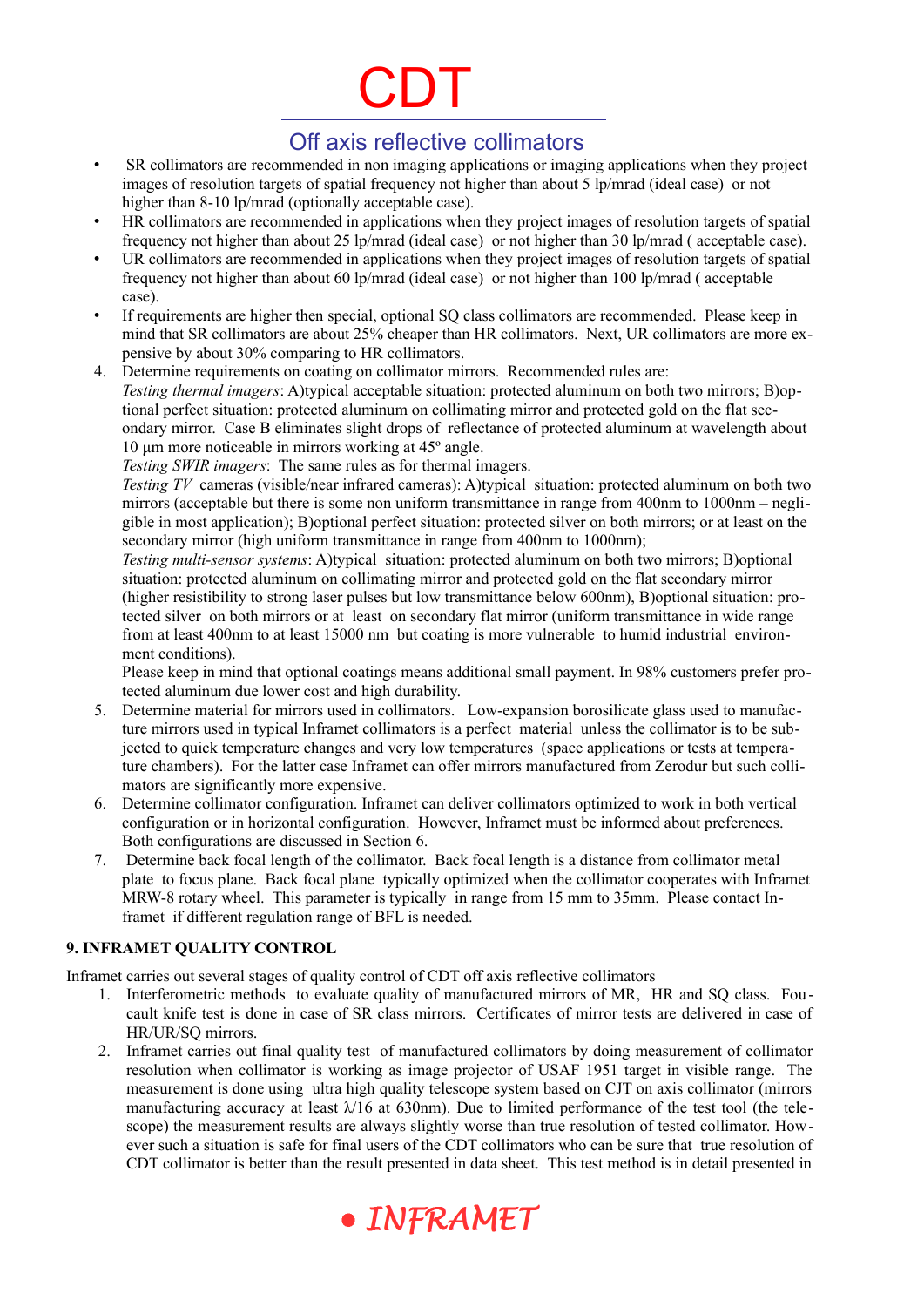## Off axis reflective collimators

the paper Chrzanowski K, Evaluation of infrared collimators for testing thermal imaging systems, Optoelectronics Review, Vol. 15, No 2, 82-87, 2007.

3. Final test stage is to verify if human observer can resolve bars of the smallest 4-bar target (or minimal 3-bar pattern in USAF 1951 target that is expected to be used) that was ordered when image of the target is projected by tested collimator. Image quality is analyzed using a commercial telescope. This test target is manufactured in a special low contrast (10%) version. If the test target can be easily resolved by human observer then it means influence of CDT collimator on accuracy of measurement results generated by DT systems is at acceptable level.

Attention: Inframet can optionally deliver to users of its collimators the test set to be used to verify collimator performance according to method described in point no 3. This option is particularly useful for situation when collimator is a part of test system in institution that implemented quality systems (ISO 9000 type).

#### **10. WORKING TEMPERATURE**

Typical CDT collimators are optimized to work at laboratory conditions: ambient temperature from about +5ºC to about +35ºC. However, Inframet can deliver customized CDT collimators capable to work at temperature chambers: ambient temperature from about -35ºC to about +70ºC.

#### **11. FEATURES**

Main features of CDT collimators are listed below:

- Wide range of optical aperture of available collimators from 60mm to 300 mm (option up to 500mm). Virtually all imagers or multi sensor systems can be tested using collimators having optical aperture in this range.
- Several grades of manufacturing accuracy (quality of images projected by the collimator) It is possible to optimize collimator design (cost) to requirements of specific applications.
- Athermal design resistible to ambient temperature changes. The collimator can be used in a wide range of ambient temperatures. Typical range is from  $+5^{\circ}$ C to  $+40^{\circ}$ C but can be extended.
- Expanded quality control of manufactured collimators. Three stage quality control is used to assure manufacturing collimators that fulfill offered specifications.
- All CDT collimators are equipped with internal baffles and coated using paint of ultra low reflectance. This solution enables to eliminate unwanted reflected radiation inside collimators.
- Real measurement data of collimator resolution are presented. Not misleading claims that collimator is diffraction limited without precise information about true collimator resolution presented in numbers.
- Wide range of possible coatings to be used for mirrors used in CDT collimators.
- Special recalibration set is offered to users of Inframet collimators. This set can be used to verify in some temporal intervals if the collimator does not influence accuracy of measurements done with a test system. This recalibration set is particularly useful in institutions that implemented quality systems and must present their equipment to audits.
- Long life time of CDT collimators. This parameter depends on environmental conditions but typically life time of CDT collimators is in range of 10 to 20 years (without recoating).
- Open policy of Inframet that present detail information about CDT collimators in form of expanded data sheet. Potential users of CDT reflective off axis collimators can learn details of collimator design, performance, test methods and then make decision about possible purchase of the collimator. Inframet treats potential buyers of CDT collimators as long terms partners and do not try to get short terms advantages from offering only limited information on collimators.

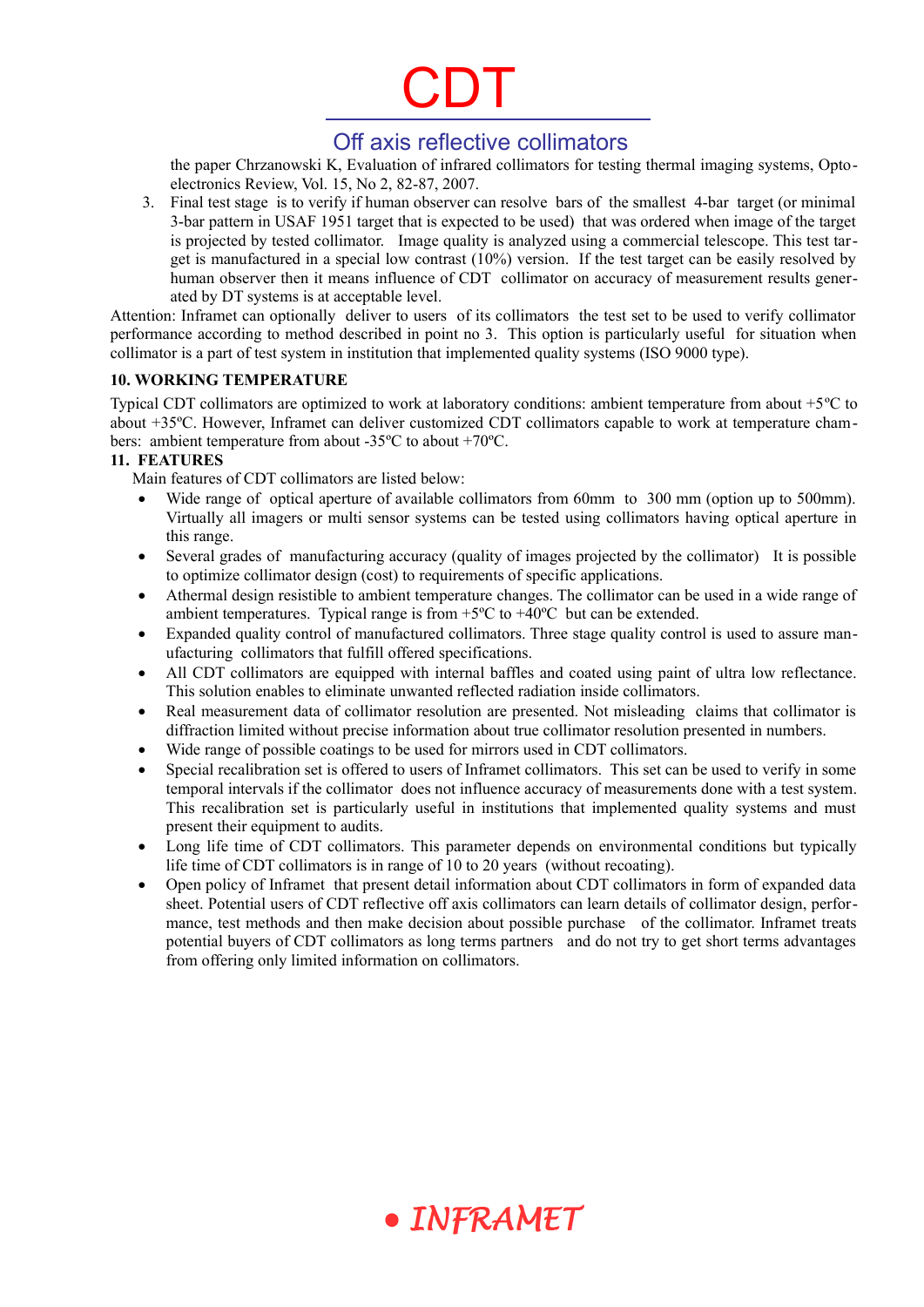## Off axis reflective collimators

 $C\mathcal{D}$ 

#### **12. VERSIONS**

Inframet offers a long series of CDT collimators of different aperture, focal length, resolution (mirror accuracy), FOV and dimensions. Detail information about available versions is presented in Table 2.

Attention: this table presents values of values of collimator resolution measured during quality tests. Please note that these values are reduced due to limitations of test system. The limitations are negligible for collimators of SR/ HR class but are significant for collimators built using UR class mirrors. It can be estimated that true resolution for UR class collimators can be even 50% higher comparing to values in table below.

| Code                                              | Aperture<br>[mm] | <b>Focal length</b><br>[mm] | <b>Resolution</b><br>[lp/mrad] |             |            | <b>FOV</b><br>$[^{\circ}]$ | <b>Dimensions</b><br>[mm]<br>approximate values |  |
|---------------------------------------------------|------------------|-----------------------------|--------------------------------|-------------|------------|----------------------------|-------------------------------------------------|--|
|                                                   |                  |                             | SR class                       | HR class    | UR class*  |                            |                                                 |  |
| CDT460                                            | 40               | 600                         | $\geq 5$                       | $\geq 60$   | $\geq 90$  | $\overline{4}$             | 610x140x210                                     |  |
| CDT860                                            | 80               | 600                         | $\mathbf X$                    | $\geq 80$   | $\geq 100$ | $\overline{4}$             | 610x180x210                                     |  |
| CDT1050                                           | 100              | 500                         | $\mathbf X$                    | $\geq 80$   | $\geq$ 140 | 3,3                        | 1050x180x250                                    |  |
| CDT11100                                          | 110              | 1000                        | $\geq 30$                      | $\geq$ 110  | $\geq$ 140 | 3,3                        | 1050x180x250                                    |  |
| CDT12100                                          | 125              | 1000                        | $\geq$ 35                      | $\geq$ 120  | $\geq$ 150 | 3,3                        | 1150x190x260                                    |  |
| CDT15150                                          | 150              | 1500                        | $\geq 40$                      | $\geq$ 130  | $\geq$ 180 | 2,3                        | 1530x250x320                                    |  |
| CDT15120                                          | 150              | 1200                        | $\mathbf X$                    | $\geq$ 130  | $\geq$ 180 | 2,8                        | 1230x250x320                                    |  |
| CDT20200                                          | 200              | 2000                        | $\geq 50$                      | $\geq$ 140  | $\geq$ 200 | 1,7                        | 2100x300x360                                    |  |
| CDT20160                                          | 200              | 1600                        | $\mathbf X$                    | $\geq$ 140  | $\geq$ 200 | 2,2                        | 1610x300x360                                    |  |
| CDT25250                                          | 250              | 2500                        | $\geq 50$                      | $\geq$ 180  | $\geq$ 260 | 1,4                        | 2610x350x400                                    |  |
| CDT25200                                          | 250              | 2000                        | $\mathbf X$                    | $\geq$ 180  | $\geq$ 260 | 1,7                        | 2110x350x400                                    |  |
| CDT30300                                          | 300              | 3000                        | $\geq 55$                      | $\geq$ 180  | $\geq 320$ | 1,1                        | 3110x410x490                                    |  |
| CDT30200                                          | 300              | 2000                        | $\mathbf X$                    | $\geq$ 180  | $\geq 320$ | 1,7                        | 2100x410x490                                    |  |
| CDT35200                                          | 350              | 2000                        | $\mathbf X$                    | $\geq$ 180  | $\geq$ 350 | 1,6                        | 2200x450x540                                    |  |
| CDT35350                                          | 350              | 3500                        | $\mathbf X$                    | $\geq$ 180  | $\geq$ 350 | 1,6                        | 4000x450x540                                    |  |
| CDT40240                                          | 400              | 2400                        | $\mathbf X$                    | $\mathbf X$ | $\geq 400$ | 1,4                        | 2600x510x590                                    |  |
| CDT40400                                          | 400              | 4000                        | $\mathbf X$                    | $\mathbf X$ | $\geq 400$ | 1,0                        | 4300x510x590                                    |  |
| CDT45500                                          | 450              | 5000                        | $\mathbf X$                    | X           | $\geq 400$ | 0,9                        | 5500x510x590                                    |  |
| CDT50300                                          | 500              | 3000                        | $\mathbf X$                    |             | $\geq 400$ | 1,1                        | 3400x610x690                                    |  |
| CDT50500                                          | 500              | 5000                        | $\mathbf X$                    | $\mathbf X$ | $\geq 400$ | 0,8                        | 5300x610x690                                    |  |
| CDT-X<br>Different collimators on special request |                  |                             |                                |             |            |                            |                                                 |  |

Table 2. Versions of CDT series collimators